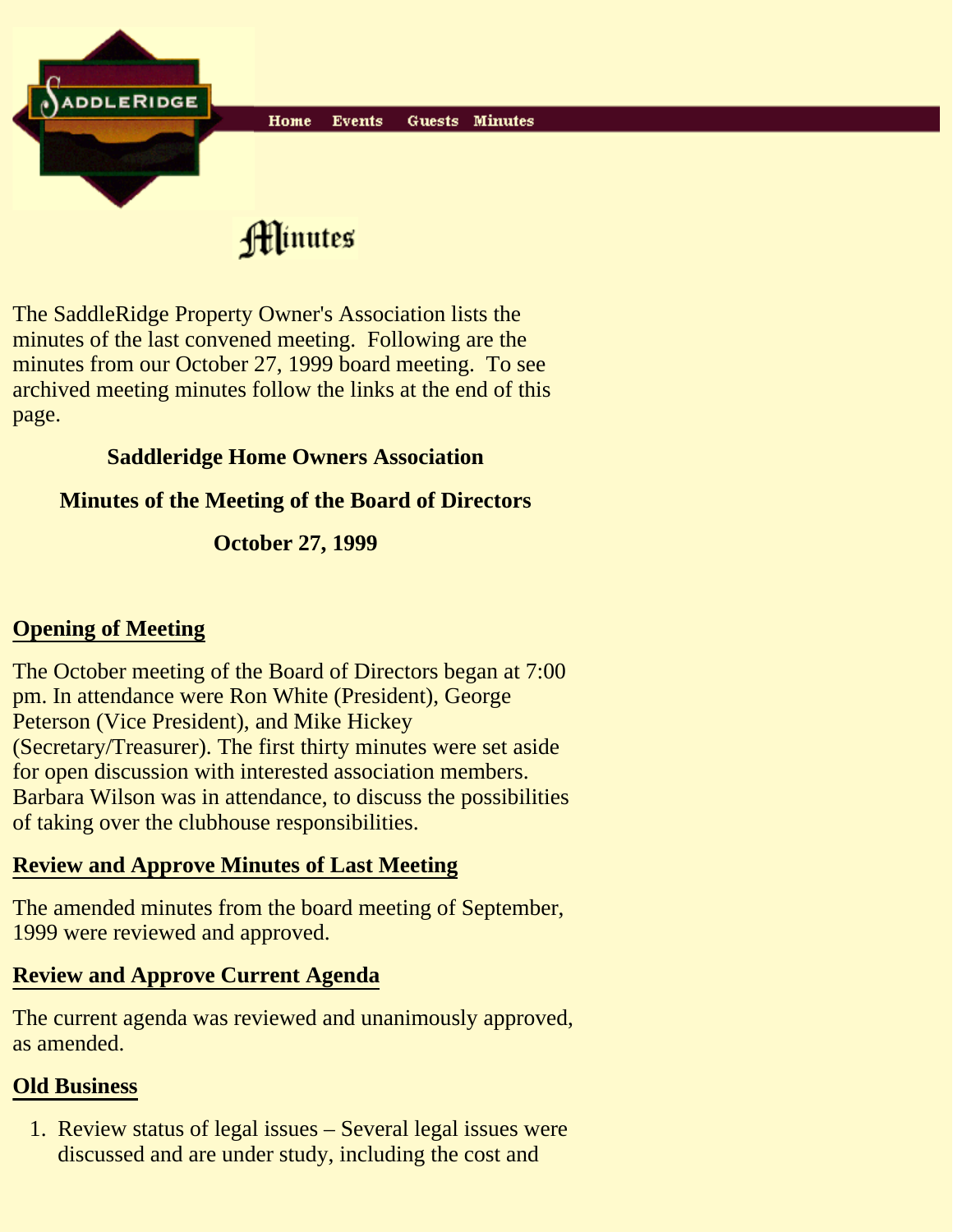benefits of obtaining liability insurance for the association.

- 2. Review assigned responsibilities:
	- . Streets Streets continue to be good condition.
	- Clubhouse Barbara Wilson was nominated and B. unanimously approved to take over the clubhouse duties.
	- C. Grounds All lights at both entrances have been replaced, and alternatives to the current glass lenses, which are cracking, will be researched. Additionally, Mr. and Mrs. Caballero had made a request that the Saddleridge entrance sign be raised two feet to increase its visibility. The Board discussed this issue, and voted unanimously to disapprove the request,
	- D. Architectural Committee No report.
	- E. Homepage The homepage will now be changed on a quarterly basis..
- 1. Franchise Tax and Nonprofit status The Association's CPA will have the necessary forms complete by October 29th.

#### **Review Monthly Financial Statement**

Mike Hickey presented the bank statement for review. The association has no outstanding debts other than normal trade accounts, which are paid as incurred.

#### **New Business**

- 1. The Saddleridge Home Owner's Association held its annual meeting on October 2, 1999. Ron White, George Peterson, and Mike Hickey were elected as Directors for another term. At the October Board meeting, the three Directors were re-elected to their respective offices.
- 2. Review of annual contracts The Board reviewed the annual contracts of the Association, and will re-examine each one as it comes up for renewal during the year.
- 3. Neighborhood Watch The Board discussed sponsoring